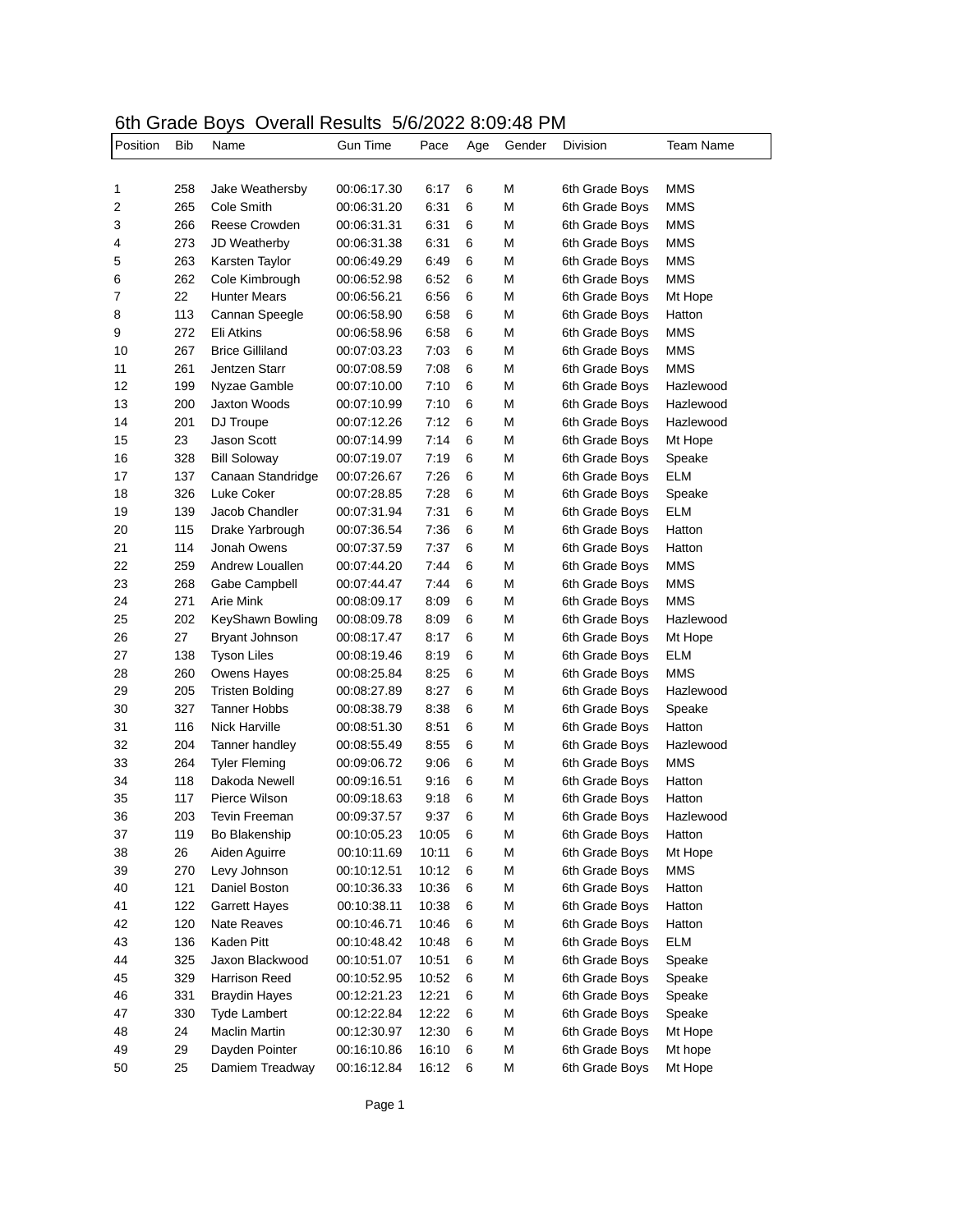| <u>UNI URUG DUYU UYURIN NGUNU UNIZUZZ U.UJ.UTTI M</u> |    |                 |                     |  |  |                          |                        |           |  |
|-------------------------------------------------------|----|-----------------|---------------------|--|--|--------------------------|------------------------|-----------|--|
| Position Bib                                          |    | Name            | Gun Time            |  |  | Pace Age Gender Division |                        | Team Name |  |
| -51                                                   | 28 | Austin Woodhull | 00:19:32.16 19:32 6 |  |  | M                        | 6th Grade Boys Mt Hope |           |  |

## 6th Grade Boys Overall Results 5/6/2022 8:09:51 PM